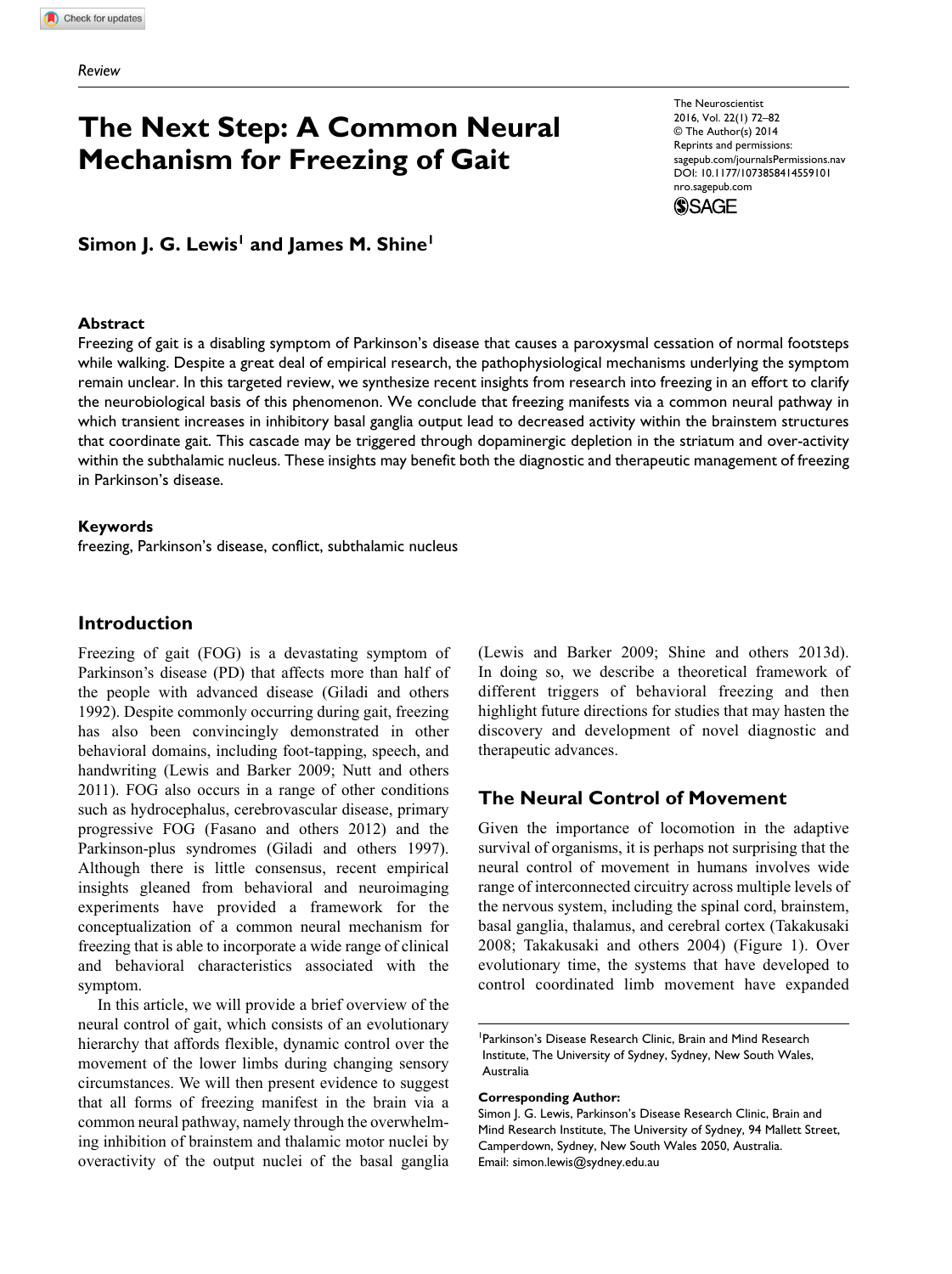

Figure 1. The neural control of gait. The effective control of gait is mediated by coordinated activity across multiple levels of the nervous system. The cerebral cortex and thalamus (shown in orange) maintain control over the brainstem structures that control gait (shown in blue), through connections with the basal ganglia nuclei (shown in green and red). The cerebellum (shown in purple) also has extensive connections with the vestibular system (purple), brainstem and striatum, effectively mediating the automatic processing of gait. CBM = cerebellum; CPG = central pattern generators; GPi = globus pallidus internus;  $MLR$  = mesencephalic locomotor region; PMRF = pontomedullary reticular formation; STN = subthalamic nucleus; Str = striatum; Thal = thalamus; Vest- vestibular nucleus; arrows = excitatory; circles = inhibitory.

hierarchically to involve higher order centers that allow for the behavioral control of more automatic functions within lower order systems. Despite working as a unified whole, these systems all display unique characteristics that define their involvement in complex, coordinated movement.

The lowest levels of the nervous system already contain a striking degree of complexity. Individual spinal cord segments receive a barrage of sensory signals from the large muscles of the lower limbs, which in turn create synaptic networks with interneurons that subsequently control the firing of associated muscle groups in both the ipsilateral and contralateral limb (Drew and others 2004). These circuits contain the capacity to coordinate spatiotemporal patterns of activation, particularly in response to changes in posture elicited by sudden shifts in gravitational force or other sensory challenges (MacKay-Lyons 2002). Importantly, these circuits are able to synchronize their activity without the need for supraspinal control, as evidenced by in vivo electrophysiological studies involving decerebrate cats and monkeys (Takakusaki and others 2003, 2004).

As neural systems increased in complexity over evolutionary time, separate systems emerged to ensure flexible and dynamic control over the relatively automatic neural reflexes of the spinal cord. These central pattern generators can be found at various levels of the spinal cord, however they are mostly concentrated in the medulla and pons of the brainstem (MacKay-Lyons 2002). Neural activity in these central pattern generators leads to coordinated firing of the circuitry present in spinal segments, leading to a wider range of potential movement patterns that are more easily manipulated in response to behavioral contingencies. For example, the mesencephalic locomotor region (MLR) of the brainstem is mainly involved in the production of movement, whereas the dorsal pedunculopontine nucleus (PPNd) is associated with the abrupt cessation of movement. Indeed, there is evidence to suggest that these structures may be organized into an inhibitory chain (Maloney and others 2000) (see Figure 2), affording flexible, cortical control over more ventral brainstem locomotor regions. The evolutionary advantage of these closely related systems is obvious in that it allows higher centers the capacity to abruptly shift the output of a complicated movement system in order to successfully achieve a particular goal.

The circuitry that has evolved to counteract gravity also plays an important role in tone, posture and gait. Consisting primarily of the semicircular canals, vestibular nuclei and cerebellum, this network of regions constantly monitors the dynamic relationship between our bodies and gravity, subtly adjusting muscle tone to maintain an upright posture (Seemungal 2014). This system is also integral for the initiation and maintenance of gait, controlling subtle yet precisely timed alterations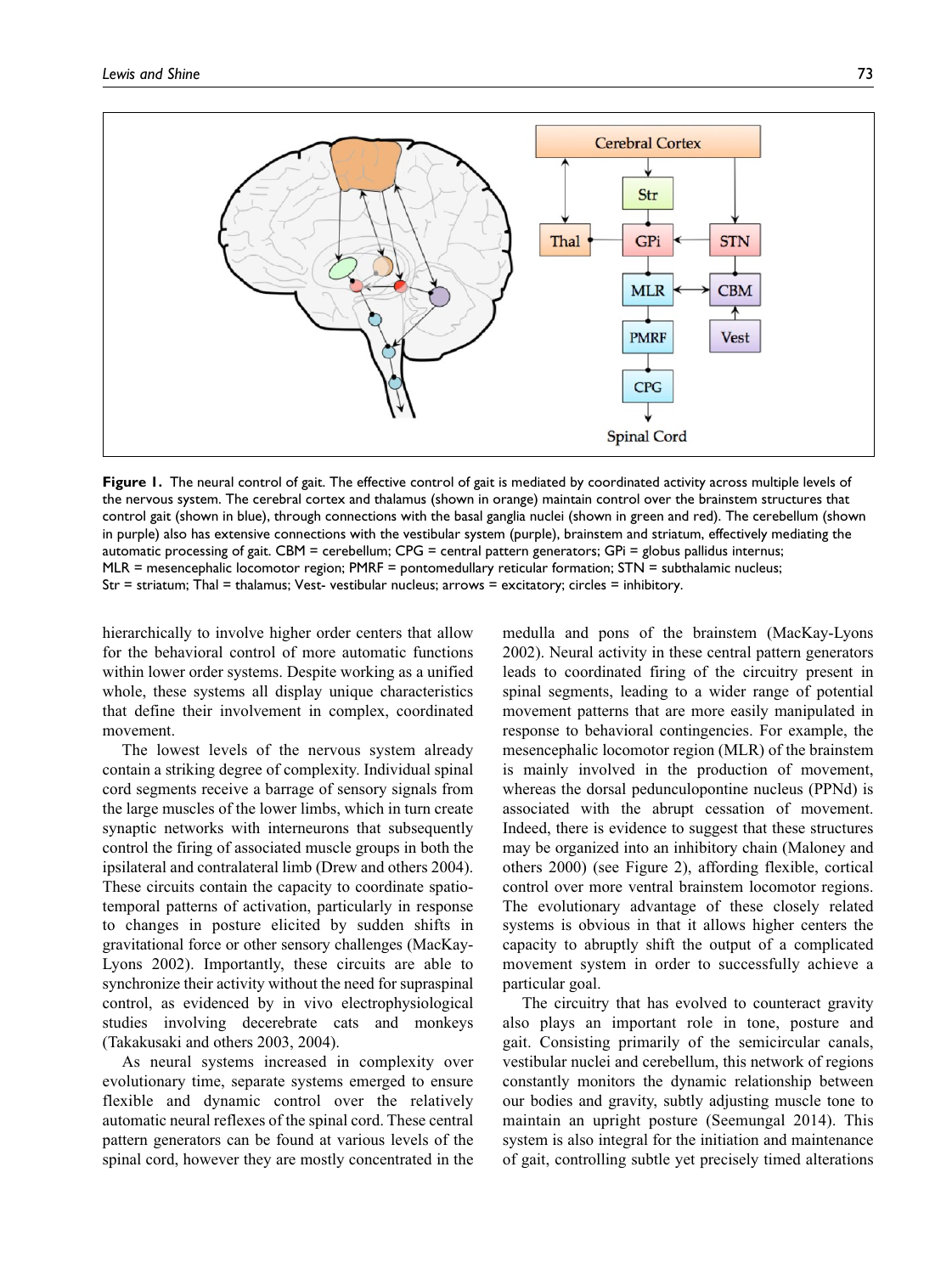in posture and balance, known as anticipatory postural adjustments (or APAs), that release pressure on the foot prior to an initial footstep and during the swing phase of gait (Jacobs and Horak 2007).

The cerebellum also plays an important role in the dynamic coordination of muscle movements. Although the precise functional importance of the cerebellum is still a matter of contention, there is robust evidence to show that the cerebellum is involved in the coordination of complex spatiotemporal patterns of muscle firing (Ito 2008). This is particularly evident when movements have been overlearned due to excessive feedback from dopaminergic reward structures, such as the substantia nigra pars compacta (Bromberg-Martin and others 2010). The cerebral cortex appears to offer the opposite advantage to the movement system, allowing a wide variety of behavioral patterns to be deployed in a given context. In keeping with this concept, there is emerging evidence to suggest that the cortex and cerebellum work together to create a spectrum of behavioral capacities, ranging from entirely flexible at one end (driven mainly by cortical structures), to highly reproducible at the other (driven mainly by the cerebellum) (Doya 2000; Balsters and Ramnani 2011).

The aforementioned neural systems offer a great deal of behavioral flexibility in response to changing environmental contingency. However, they are effectively useless unless coupled with a system that affords control over their output. The basal ganglia nuclei, which consist of a series of highly interconnected nuclei in the telencephalon are ideally placed to execute this function. At rest, the main output structures of the basal ganglia (the globus pallidus internus [GPi] and the substantia nigra pars reticularis [SNr]) provide tonic GABAergic inhibitory tone over the brainstem structures that control gait (such as the MLR and PPNd) and the motor thalamus, effectively constraining information flow in the spinal cord and cortex, respectively. During activity, cortical input to the basal ganglia can either relieve (via the striatum) or facilitate (via the subthalamic nucleus [STN]) this inhibitory output. This allows flexible and volitional control over motor outputs, the execution for which can be effectively learned over the course of the lifespan.

To effectively mediate complex and rapidly changing external environments, a neural system controlling motor function also requires timely and appropriate feedback from the sensory environment surrounding the organism (Shergill and others 2013). Indeed, complex organisms utilize feedback from many qualitatively distinct sensory systems, including those that process visual, auditory and, most importantly, somatosensory information, to automatically respond to subtle changes in the external environment through a series of simple and complex reflex arcs (Nielsen 2003), effectively *embedding* the motor control system in whichever particular environment an organism learns to move. While the precise neural mechanisms underlying these functions are currently not clear, there is ample evidence to implicate many subcortical structures (such as the spinal cord (Nielsen 2003), superior colliculus (Gandhi and Katnani 2011), cerebellum (Koziol and others 2014) and thalamus (Murray and Wallace 2011)), along with more specialized circuits involved in specific sensory processing mechanisms, such as the lateral geniculate nucleus and the occipital cortex in the processing of vision (Milner and Goodale 1995), in the control of these capacities.

When working effectively in a hierarchical network, these circuitries can provide a seamless outflow of motor activity, exquisitely attuned to abrupt alterations in environmental contingency. However, failure of this system at multiple levels can manifest as paroxysmal impairments in gait maintenance or initiation, such as those experienced as FOG. In the following section, we will describe how the key clinical aspects of FOG impact on the different levels of this integrated system.

# **Pathological Impairment at Multiple Levels of Gait Control**

Based on the hierarchical organization of this movement control system, pathological damage at different areas can manifest as strikingly different motor deficits. In most cases, these deficits are omnipresent, such as the hypertonic contractions following pyramidal neuron loss from a cerebrovascular accident. However, FOG is remarkable in that it is a distinctly paroxysmal phenomenon with a wide range of symptom severity and frequency across individuals with PD. As such, it is likely that pathological impairment at many different levels could manifest clinically as freezing. In keeping with this idea, freezing is known to occur in a range of disorders with contrasting neuropathologies targeting differing sites in the neuraxis. In the next section, we will highlight key empirical findings to clarify the likelihood that pathological damage at each level of the neural control of gait could potentially explain the pathophysiology of freezing in PD.

Given that the integration between sensory and motor signals first occurs in the spinal cord (Lemon 2008), it is possible that freezing arises due to impaired signaling within this system, leading to impairments in the coordination of agonist-antagonist interactions in the muscles of the lower limbs. However, results from empirical studies are in contrast with this hypothesis. For example, studies of muscle electromyography have shown that both of the major muscles of the lower limb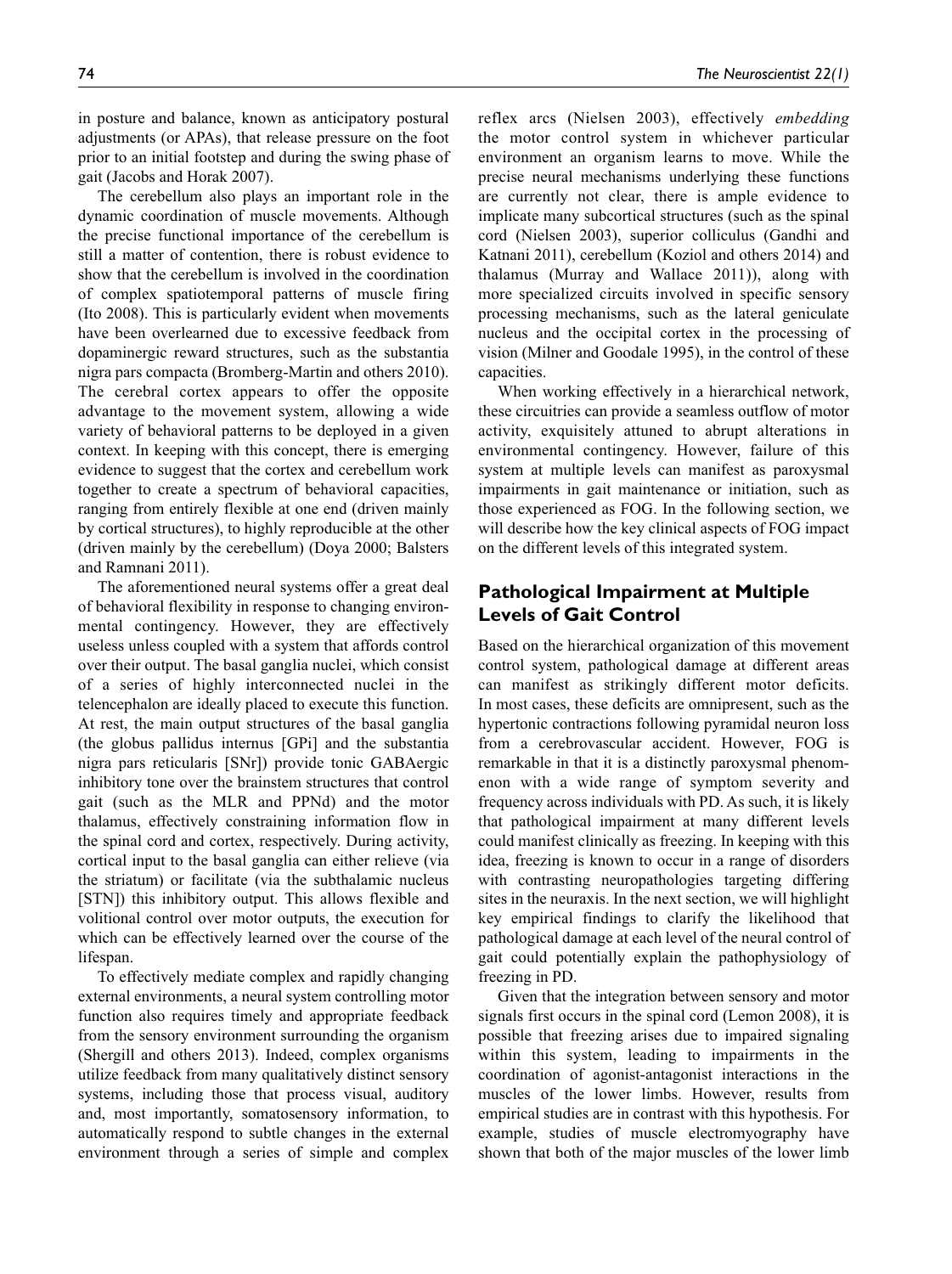(the gastrocnemius and tibialis anterior) fire earlier than usual in the gait cycle during a freezing episode, however the dynamic reciprocal relationship between the two muscles is maintained (Nieuwboer and others 2004). This suggests that the pathological impairment in freezing occurs higher in the neural hierarchy, at the level of spatiotemporal gait control systems. In addition, freezing is commonly triggered by distinctly nonmotoric phenomena, such as dual-task conditions (Nutt and others 2011; Thevathasan and others 2012) or anxiety (Ehgoetz Martens and others 2014b; Lieberman 2006). As such, it is unlikely that isolated pathology within the spinal cord would manifest as freezing of gait.

Another potential target for freezing pathology lays in the more superior structures that control gait, such as the PPN and the MLR (Alam and others 2011; Pahapill and Lozano 2000) of the brainstem or the central pattern generators of the spinal cord (MacKay-Lyons 2002). These regions coordinate their activity to control complex spatiotemporal patterns of activity within more caudal spinal cord interneurons, effectively planning and executing gait activity in the presence of incoming sensory stimuli. Given that there are distinct cell populations within these regions that selectively activate or deactivate gait (Takakusaki and others 2003), it is perhaps not a surprise that these regions have long been highlighted as a potential pathological target for freezing of gait. Indeed, patients with progressive supranuclear palsy (PSP), a parkinsonian tauopathy, also experience severe FOG, and neuropathological evidence has shown that these patients have extensive damage within the PPN (Zweig and others 1987). However, patients with PSP suffer from a far more pervasive gait disturbance than those individuals with PD, with freezing events occurring in a much less paroxysmal fashion in the clinical setting. This clinical difference is likely due to the location of the PPN—direct pathological damage, as is the case in PSP, should manifest as a continuous gait disorder, whereas a functional impairment should manifest as a paroxysmal disorder. For these reasons, it is unlikely that freezing in PD is related to a complete lesion of the PPN and related structures, though it bears mention that damage to the area could easily play a contributing role to the condition (Lewis and Barker 2009). This interpretation is supported by the emerging role of low frequency deep brain stimulation of the PPN in the treatment of FOG (Alam and others 2012).

Freezing in PD has typically been shown to be at least partially responsive to dopaminergic therapy, implicating impairments within the basal ganglia, which are the most dopaminergically dense structures within the brain (Surmeier and others 2009). Indeed, these results could help to explain the variety triggers that can precipitate freezing given the widespread connections between the

striatum and large regions of the cortex, which underlie a range of behavioral functions (Alexander and others 1986). However, studies exploring the response of freezing symptoms to dopaminergic administration rarely show a complete amelioration of freezing (Almeida and Lebold 2010; Shine and others 2013d). Indeed, there is some evidence to suggest that freezing may be exacerbated by dopaminergic medication in some individuals (Payne and others 2012). These results suggest that, similar to the brainstem, isolated dopaminergic depletion within the striatum is unlikely to fully explain the freezing phenomenon in PD.

There is also evidence to suggest that freezing may occur due to pathological impairments within the cortex. Indeed, many regions of the cortex are specialized for gait-related functions, including the volitional control of the lower limbs (precentral gyrus) (Graziano 2006), the execution of complex coordinated tasks (premotor and supplementary motor area) (Nachev and others 2008), the planning of gait movements (dorsolateral prefrontal cortex) (Stuss and Knight 2006) and the integration of visual information with ongoing gait alterations (presupplementary motor area) (Nachev and others 2008).

Lesions of the supplementary motor areas can manifest as freezing (Nachev and others 2008), perhaps because of an inability to integrate environmental changes with the dynamic flow of gait, a concept that is supported by results from both resting state (Fling and others 2013; Peterson and others 2014; Tessitore and others 2012) and functional (Shine and others 2013b, 2013c) neuroimaging studies. However, most patients with PD and freezing do not have obvious structural impairments in these medial frontal regions, suggesting that impairments within these cortical regions are likely functional in nature. Indeed, the few published studies reporting structural gray and white matter deficits in the brains of patients with freezing of gait offer little consistency, with results that are often lateralized (Fling and others 2013; Peterson and others 2014) and rarely show consensus across studies (Herman and others 2014; Snijders and others 2010). Once again, this highlights the notion that targeted pathology in any specific region of the brain is an unlikely unique candidate for explaining the pathophysiological mechanism of freezing in PD.

Recent research into freezing of gait has also highlighted the key role of abnormal sensory feedback in the manifestation of freezing behavior (Rocha and others 2014). It has been long known clinically that freezing of gait in PD is inextricably linked to changes in sensory input. For example, patients with the symptom are classically known to "freeze" in the doorway of their doctor's office. However, it has only recently been shown that these deficits may be due to impaired sensorimotor integration (Almeida and others 2002; Almeida and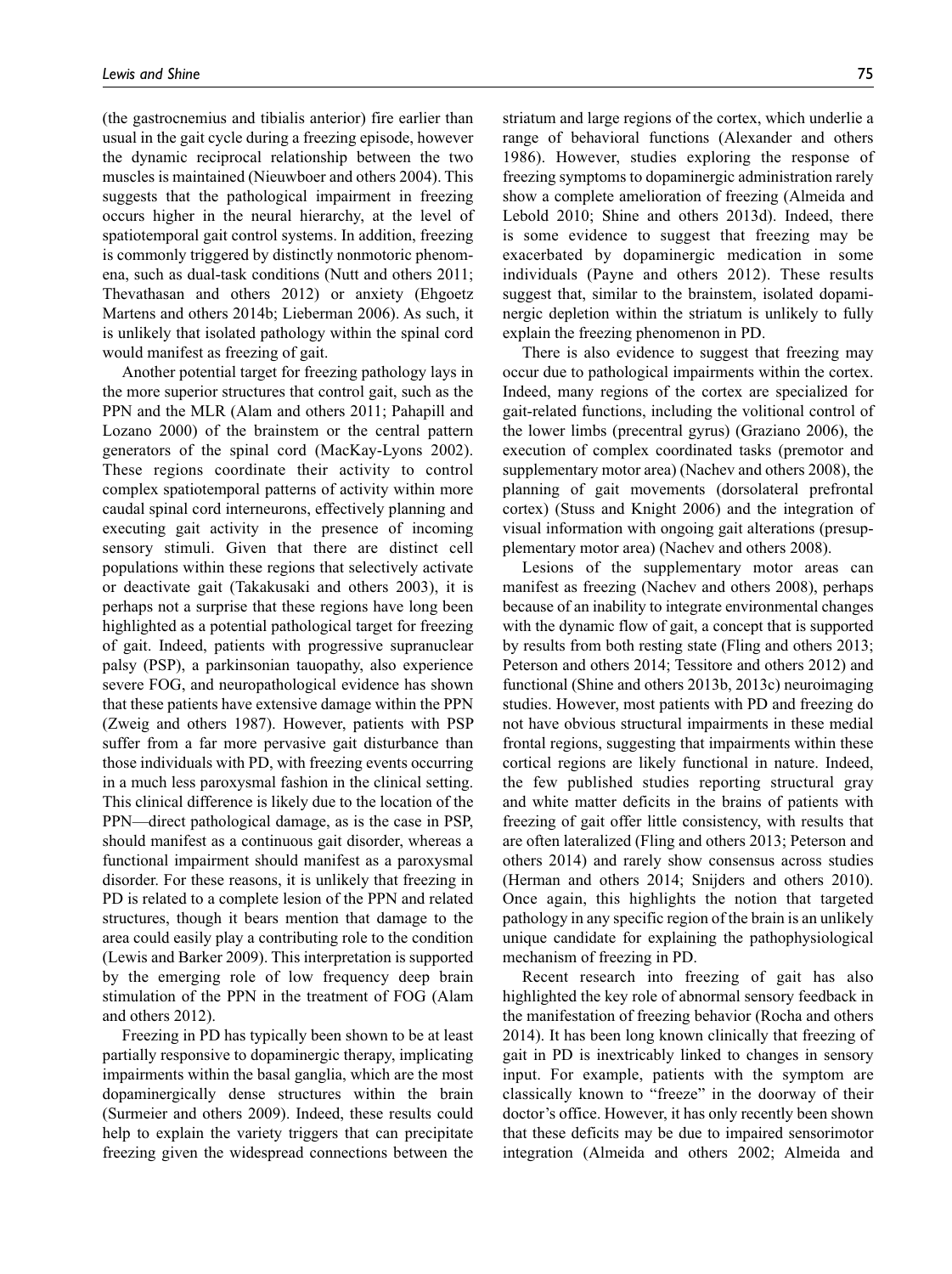

**Figure 2.** A comparison of normal gait and freezing. During normal gait (left panel), intact corticothalamic and corticostriatal systems lead to the inhibition of the output structures of the basal ganglia, allowing coordinated activity between the brainstem structures that control gait (shown in blue) and the cerebellovestibular balance system (shown in purple). During freezing of gait (right panel), impaired corticothalamic and corticostriatal systems lead to an increase in pallidal inhibitory outflow, which is often accentuated by glutamatergic input from the STN in the presence of increased response conflict, leading to the emergence of 5 to 7-Hz oscillations between the two nuclei. The STN activity also leads to impaired cerebellar output. Ultimately, the increased pallidal outflow manifests as impaired co-ordination of flexor-extensor pairs in the lower limbs. CBM = cerebellum; CPG = central pattern generator; GPi = globus pallidus internus; MLR = mesencephalic locomotor region; PMRF = pontomedullary reticular formation;  $STN =$  subthalamic nucleus;  $Str =$  striatum; Thal = thalamus; Vest – vestibular nucleus; arrows = excitatory; circles = inhibitory.

Lebold 2010; Ehgoetz Martens and others 2013a, 2013b, 2014a; Lebold and Almeida 2010) or visuospatial processing deficits (Nantel and others 2012; Vercruysse and others 2012a). Despite these insights, it is unclear at present whether these impairments are due to pathological impairment in the parietal cortex (Rubino and others 2014; Velu and others 2014), which controls the integration of complex sensory and motor signals (Harrison and others 2010), or in subcortical structures, such as the basal ganglia, thalamus, spinal cord and cerebellum, which control the more automatic processes associated with sensorimotor integration (Nielsen 2003; Koziol and others 2014).

Together, these studies highlight an important aspect of the pathophysiology of freezing of gait: a paroxysmal phenomenon is unlikely to be due to a focused, structural lesion. Rather, the disorder will most likely occur secondary to dysfunctions within a large neural system that can flexibly modulate the body's response to dynamic changes in environmental challenges. In the next section, we will outline a common neural mechanism for freezing that can account for the different aspects of the phenomenon, potentially highlighting novel targets for diagnosis and therapeutic intervention.

# **A Common Neural Mechanism for Freezing of Gait**

There is now abundant evidence to demonstrate that stimulation of the output structures of the basal ganglia leads to GABAergic inhibition of the brainstem and thalamic structures that control gait, which ultimately manifests as akinesia (Takakusaki and others 2003). Of all basal ganglia output structures, the GPi and SNr provide the largest inhibitory afferent connections to these regions (Nambu 2004), suggesting that over activity in these nuclei exists as the final common link in freezing (Figure 2). Importantly, any neural circuitry that increases the firing rate of these nuclei would then, by definition, be implicated in freezing as well.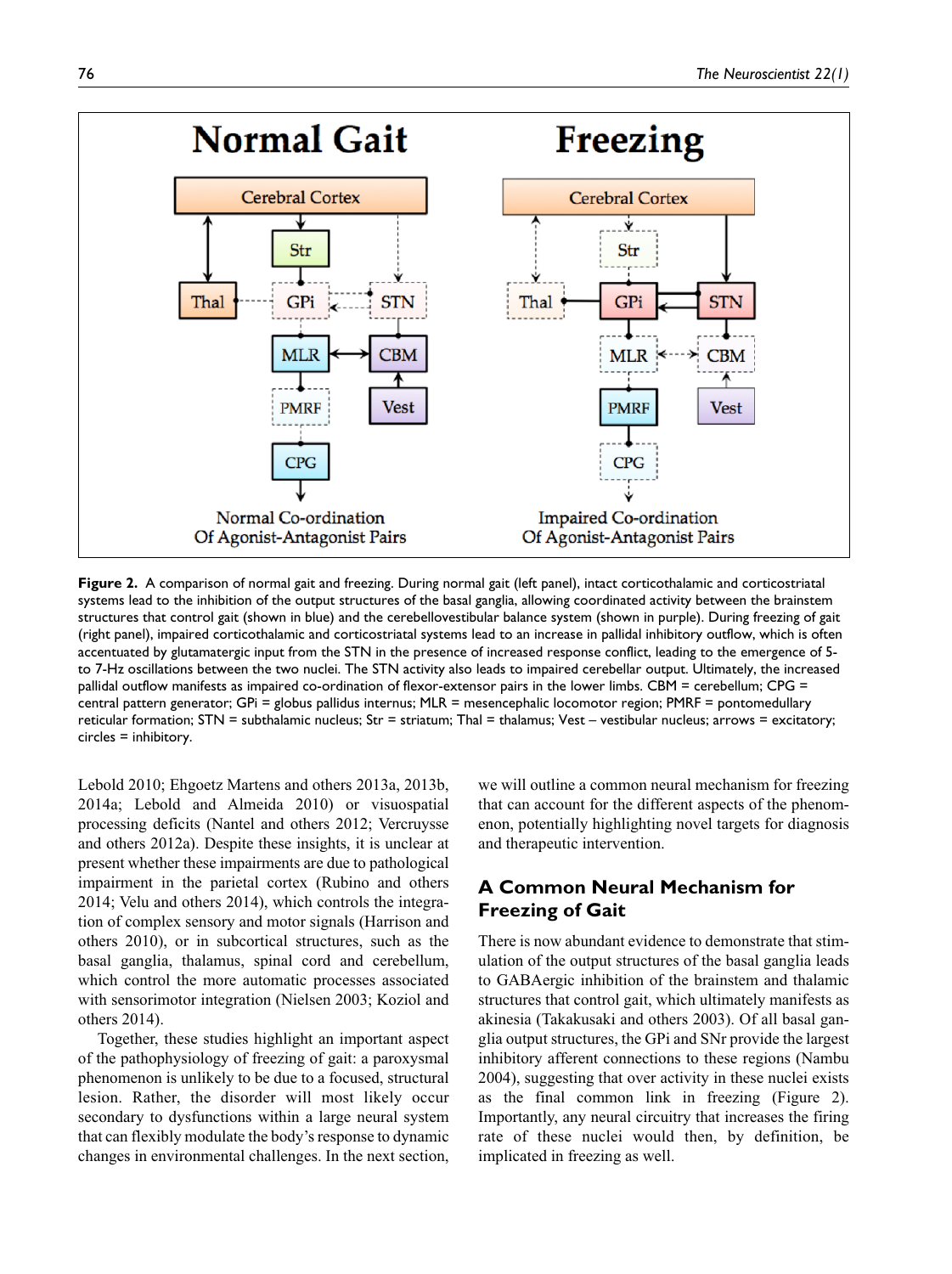It is well known from models of the basal ganglia that the striatal nuclei provide inhibitory control over the GPi and SNr (Nambu 2004), effectively "releasing" the tonic GABAergic inhibition mediated by the output structures of the basal ganglia. As such, any hypoactivity within the striatum would therefore lead to a relative increase in inhibitory outflow from the basal ganglia (Lewis and Barker 2009). If the striatal efferents were lost entirely, however, this would theoretically lead to marked akinesia, as almost no output would be possible. This suggests that paroxysmal bouts of decreased striatal activity are responsible for individual freezing episodes, a conception that is supported by results from recent functional neuroimaging studies (Shine and others 2013b, 2013c; Vercruysse and others 2013). This idea is also able to explain the importance of neuronal integrity within the supplementary motor regions of the cortex, as these areas send excitatory glutamatergic efferents to the caudate nucleus within the striatum. Therefore, impaired signaling from these regions, either due to structural or functional dysfunction, could also lead to a relative level of inactivity within the striatum, allowing for concomitant increases within the GPi and SNr.

Freezing has been associated with a number of triggers, such as dual-task performance, anxiety, irregular cueing, and perceptual obstacles (Heremans and others 2012; Spildooren and others 2012; Vandenbossche and others 2012b). Although the normal processing of these triggers likely recruits unique patterns of neuronal circuitry, dysfunctional activity within each system is processed through a common neural pathway: namely, the STN (Cavanagh and others 2013; Shine and others 2013e). Whenever a neural region is unable to complete its' function in a timely manner, response conflict arises, leading to increased activity within the hyper-direct pathway of the basal ganglia, which links the pre– supplementary motor area and other areas of frontal cortex with the STN (Haynes and Haber 2013). The STN sends strong excitatory efferents to the GPi/SNr, which means that any increase in the firing rate of STN neurons leads directly to an increased firing rate within GPi/SNr GABAergic neurons, in turn inhibiting the PPN/MLR that will ultimately manifest as freezing (Shine and others 2013e). Importantly, this mechanism suggests that freezing is due to impairments in conflict processing *independent* of the processing system of which the conflict occurred. As such, the model can be just as effectively applied to freezing that occurs secondary to motor, cognitive, affective, or perceptual conflict.

Although sensory inputs can exacerbate freezing behavior, there is also ample evidence to suggest that in certain circumstances, appropriate patterns of sensory input can in fact alleviate the symptom (Nieuwboer 2008; Spildooren and others 2012; Vercruysse and others

2012b). For instance, the presence of horizontal lines on the ground in front a susceptible patient can cause a marked reduction in freezing behavior, presumably due to either improved motor planning secondary to an overt movement or perhaps due to the repetitive input of structured visual information (Nutt and others 2011). Similarly, regular auditory input via a metronome (Rochester and others 2009) or appropriate tactile input (Nieuwboer 2008) can also alleviate freezing. Viewed through our hypothetical model, these improvements in gait are likely due to systematic reduction in response conflict (Moustafa 2014; Shine and others 2013e; Vandenbossche and others 2012b), which would be decreased because of an overreliance on goal-directed behavior. In effect, this narrowing of focus would improve motor output due to a global refinement in action planning and execution. This interpretation is aligned with the known reduction in clinical benefit of external cueing over time, as subjects habituate to the novelty of the stimuli as the responses required become more automatic (Nieuwboer and others 2009; Vandenbossche and others 2012a).

The combination of impaired activity within the striatum and increased activity within the STN can also explain the presence of *trembling in place* where oscillatory movement at 5 to 7 Hz is observed in the lower limbs during a freeze (Moore and others 2008). The presence of trembling in place has been taken as a key clinical marker of FOG (Moore and others 2013; Nutt and others 2011) and has been utilized in a number of accelerometry studies. Evidence from computational studies (Frank 2006) has shown that in the absence of inhibitory striatal input, excitatory projections from the STN to the GPi leads to the emergence of 5- to 7-Hz oscillatory activity, presumably due to the inhibitory back-projections from the GPi to the STN (Bolam and others 2000). This emergent property of the basal ganglia circuitry would therefore manifest as tonic–clonic bursts of excitation and inhibition onto the PPN/MLR, which would then travel down the spinal cord to influence the musculature of the lower limbs to oscillate at the same frequency (5-7 Hz) (Moore and others 2008). Importantly, these transient increases in oscillatory inhibition would not necessarily be present at rest, at which time a global increase in oscillatory inhibition would be more likely to manifest as a general akinetic state (Galvan and Wichmann 2008).

The presence of increased contextual firing within the STN may also help explain a heretofore poorly understood aspect of freezing, namely the loss of automaticity. Many studies have demonstrated that patients with freezing perform poorly on tasks that require the coordinated manipulation of multimodal behavior (such as counting out loud backward while walking) (Spildooren and others 2010), suggesting a lack of automatic control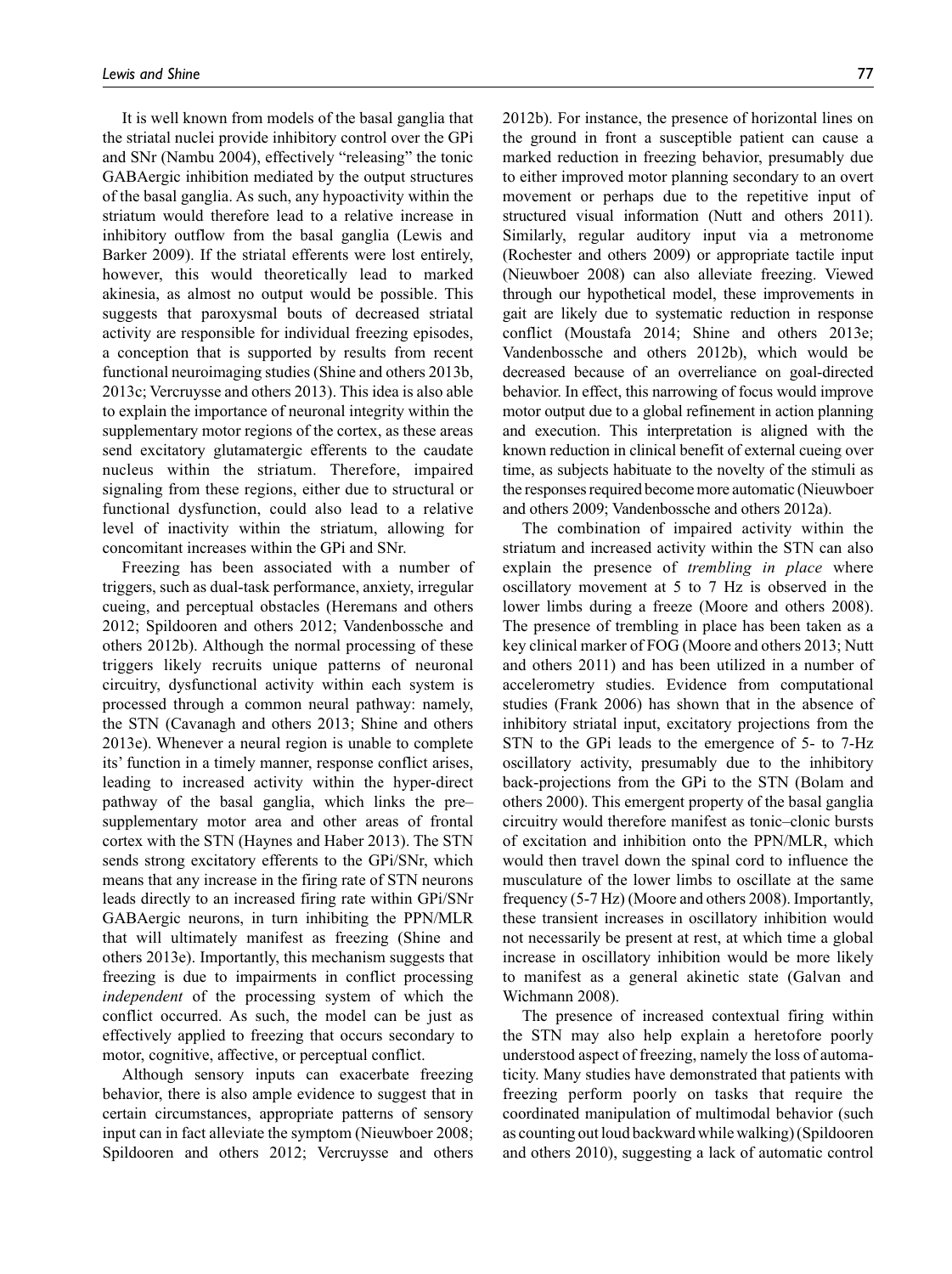of gait and cognition in patients with FOG. Although the execution of these tasks likely requires coordination among multiple neural systems, the cerebellum has recently been shown to be instrumental for the automatic performance of overlearned tasks, such as gait across multiple behavioral domains (Balsters and Ramnani 2011). Interestingly, increases in excitatory output from the STN also reach the cerebellar cortex, via the pontine nuclei (Bostan and others 2013), whereby they could conceivably cause an overwhelming increase in inhibitory output on the deep cerebellar nuclei, which are the major output structures of the cerebellum (Ito 2006). Although this function is most likely adaptive in the healthy brain, in the context of impaired dopaminergic projection and other neural degeneration, any increases in conflict would ultimately lead to both akinesia *and* an inability to rely on previously learned habitual responses (see Figure 2). Alternatively, abnormal discharges from the deep cerebellar nuclei could also negatively interact with descending motor commands from both motor cortex and the basal ganglia, leading to impairments in gait, perhaps secondary to functional reorganization (Gilman and others 2010; Zwergal and others 2013) due to massive GABAergic pallidal inhibition (Lewis and Barker 2009). Although this mechanism is consistent with findings from structural neuroimaging studies (Fling and others 2014; Peterson and others 2014; Schweder and others 2010), further research into the functional capacities of these complex circuits is required before we can determine how targeted impairments in this region might manifest clinically.

Although we are proposing that freezing behavior manifests via a common final pathway—namely, overwhelming GABAergic inhibition of the brainstem structures controlling gait (Figure 2)—there is ample evidence to suggest that freezing can manifest in disorders with relative sparing of dopaminergic systems, suggesting that the basal ganglia need not be involved in freezing behavior. For instance, patients with cerebrovascular accidents affecting the supplementary motor regions of the cortex often display gait freezing (Hashimoto 2006). Similarly, experimental lesions of cholinergic projections to the frontal cortex in mice can also induce freezing-like behaviour (Kucinski and others 2013), a result consistent with recent positron emission tomography studies in human subjects with Parkinson's disease (Bohnen and others 2013, 2014). Although these two examples do not contain pathological impairment of the basal ganglia, it is likely that impairments in the timing of neuronal firing from supplementary motor regions would lead to underactivation of the striatum, and hence, overactivity of the globus pallidus. As such, despite occurring via distinctly different triggers to those displayed by subjects with Parkinson's disease (dopaminergic depletion of the striatum) or progressive supranuclear palsy (pathological impairment of the pedunculopontine nucleus), it is likely that freezing secondary to cortical pathology still manifests via the same common neural pathway.

# **Future Directions**

Despite potential consensus regarding the pathophysiological mechanism of freezing of gait, a number of areas require further exploration before any firm conclusions can be made. For example, it is currently not clear why sensory cues can both exacerbate and alleviate freezing in patients with PD (Ehgoetz Martens and others, 2013a; Ito 2006). In addition, there is much to be explored regarding the role of timing in freezing, as subtle alterations in rhythmicity and spatiotemporal coordination can either provoke or relieve freezing. Indeed, recent work has even shown that chaotic cueing may improve gait parameters, albeit in healthy subjects (Hunt and others 2014). Furthermore, it is currently unclear whether balance impairments that often accompany freezing are part of the same or a related phenomenon (Jacobs and others 2009; Thevathasan and others 2012; Ehgoetz Martens and others 2013a).

Further studies utilizing advances in neuroimaging will also help to clarify the pathophysiological mechanism of freezing. For example, it is a direct prediction of this work that all freezing episodes should manifest via a common neural pathway; however, the precise circuitry leading up to episode will likely differ depending on the specific trigger that causes an episode. Functional neuroimaging using virtual reality (Jacobs and others 2009; Shine and others 2011, 2013b, 2013c, 2013d; Thevathasan and others 2012) or imagined walking (Shine and others 2011, 2013b, 2013c, 2013d; Snijders and others 2010) may help clarify this circuitry. These studies should also seek to test the hypothesis that freezing is because of impaired interhemispheric coordination (Plotnik and others 2005), a hypothesis that has received recent empirical support (Fling and others 2013, 2014; Peterson and others 2014), but requires clarification in future studies.

These same functional questions can also be addressed while directly recording from key subcortical structures, such as the STN and PPN, during deep brain stimulation surgery (Snijders and others 2010; Thevathasan and others 2012). Indeed, these investigations should clarify the hetereogeneous response of freezing to DBS surgery in the STN (Thevathasan and others 2012; Vercruysse and others 2014), which may be due at least in part to the marked heterogeneity between the different subdivisions of the STN (Hill and others 2012). Indeed, the targeted selection of specific subdivisions of the STN (Haynes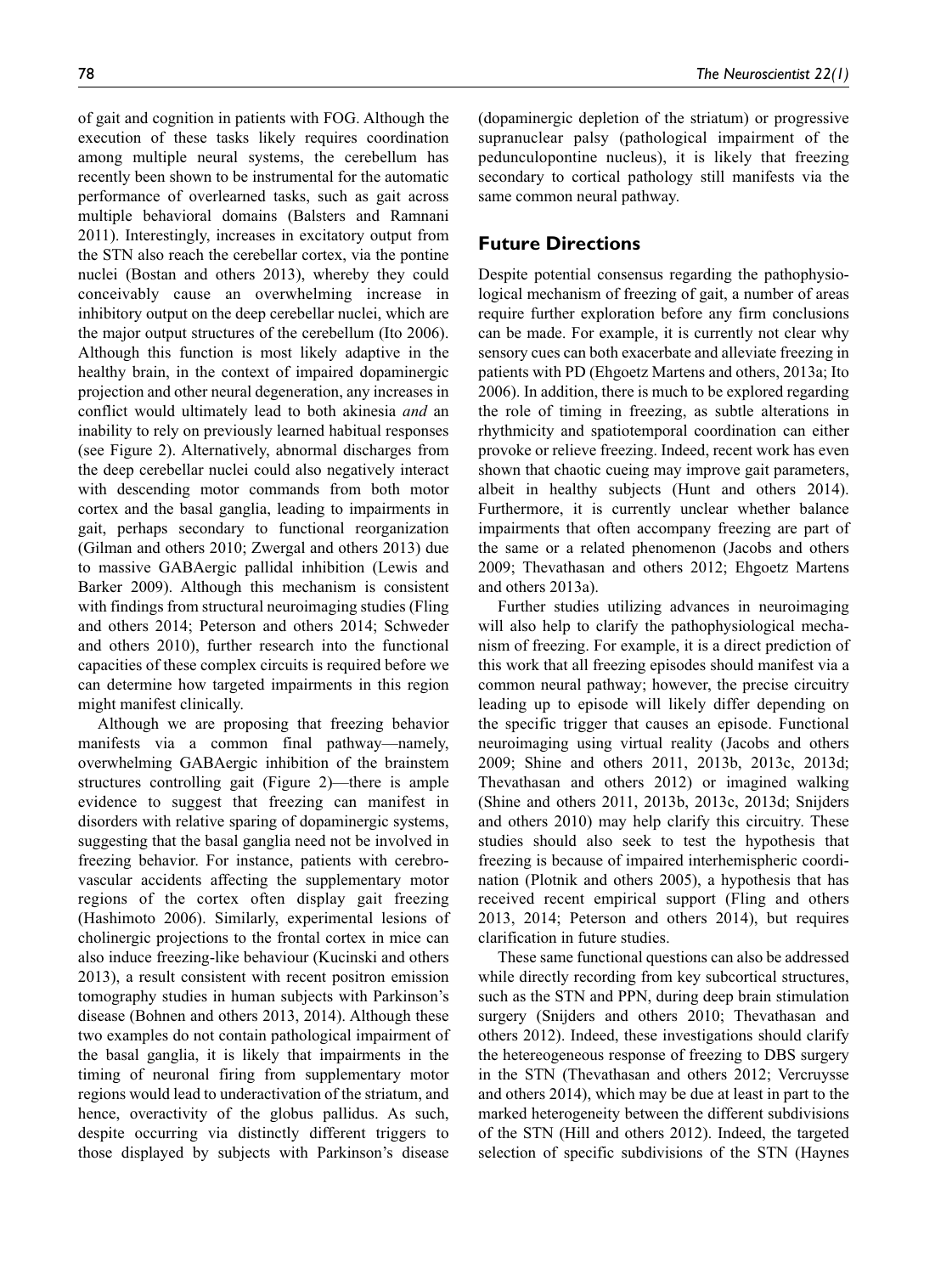and Haber 2013) may potentially improve clinical outcomes from DBS. Similarly, the selection of alternative neural targets, such as the substantia nigra pars reticulate, which has been implicated in gait cessation (Chastan and others 2009), may also help improve the clinical efficacy of DBS for patients with freezing. Finally, the application of neurophysiological techniques with high temporal resolution, such as EEG (Shine and others 2013a; Vercruysse and others 2014), will help to further clarify the important role of timing in freezing.

An improved understanding of the situations that lead to increased neuronal conflict may also help clarify the pathophysiological mechanism of freezing. For example, it is a direct prediction of recent hypotheses (Giladi and others 1992; Lewis and Barker 2009; Nutt and others 2011; Shine and others 2013d; Vandenbossche and others 2012a) that improvements in global neural efficiency should alleviate FOG; however, the mechanisms of such efficiency are poorly understood in the brain. If these mechanisms are clarified in the general neuropsychological literature, they can perhaps be exploited to help train patients to avoid freezing, potentially via targeted cognitive training programs, or through the exploitation of emerging closed-loop deep brain stimulation technologies that can exploit dynamic alterations in oscillatory neuronal firing to alleviate paroxysmal symptoms. These studies may also help to decipher the role of anxiety in the exacerbation of freezing. Indeed, the detrimental effects of anxiety may in fact be due to systems-level impairments in neural reserve, a hypothesis that can be directly tested in future experiments.

The results of this targeted review also have implications for the therapeutic management of FOG. Indeed, our review suggests that the search for a single pathological target is unlikely to clarify the pathophysiology of freezing. Rather, multicenter trials could instead focus studies toward clarifying subtypes of freezing depending on the relative level of pathological damage to the different levels of the neural system (e.g. cortical, striatal, brainstem), perhaps reclassifying each patient by the degree to which each system is impaired.

#### **Conclusion**

The evidence presented within this manuscript suggests that freezing in PD is a heterogeneous symptom, but that a final common neural pathway defines the manifestation of the disorder. This conclusion predicts that there are no distinct "subtypes of freezing" but rather that different elements of pathological insult in the brain will cause a tendency for certain specific situations (such as walking through a narrow doorway or increased noradrenergic tone secondary to anxiety) to manifest as pathological activity within this common pathway. Future studies directly answering this question are of great importance, as they will help to define the next generation of therapeutic and diagnostic tools to aid in the treatment of this debilitating symptom.

#### **Authors' Note**

Simon J. G. Lewis and James M. Shine provided equal contributions to this article.

#### **Declaration of Conflicting Interests**

The author(s) declared no potential conflicts of interest with respect to the research, authorship, and/or publication of this article.

# **Funding**

The author(s) received no financial support for the research, authorship, and/or publication of this article.

#### **References**

- Alam M, Heissler HE, Schwabe K, Krauss JK. 2012. Deep brain stimulation of the pedunculopontine tegmental nucleus modulates neuronal hyperactivity and enhanced beta oscillatory activity of the subthalamic nucleus in the rat 6-hydroxydopamine model. Exp Neurol 233:233–42.
- Alam M, Schwabe K, Krauss JK. 2011. The pedunculopontine nucleus area: critical evaluation of interspecies differences relevant for its use as a target for deep brain stimulation. Brain 134:11–23.
- Alexander GE, DeLong RM, Strick PL. 1986. Parallel organization of functionally segregated circuits linking basal ganglia and cortex. Annu Rev Neurosci 9:357–81.
- Almeida QJ, Lebold CA. 2010. Freezing of gait in Parkinson's disease: a perceptual cause for a motor impairment? J Neurol Neurosurg Psychiatry 81:513–8.
- Almeida QJ, Wishart LR, Lee TD. 2002. Bimanual coordination deficits with Parkinson's disease: the influence of movement speed and external cueing. Mov Disord 17:30–7.
- Balsters JH, Ramnani N. 2011. Cerebellar plasticity and the automation of first-order rules. J Neurosci 31:2305–12.
- Bohnen NI, Frey KA, Studenski S, Kotagal V, Koeppe RA, Constantine GM, and others. 2014. Extra-nigral pathology conditions are common is Parkinson's disease with freezing of gait: an in vivo positron emission tomography study. Mov Disord 29:1118–24.
- Bohnen NI, Frey KA, Studenski S, Kotagal V, Koeppe RA, Scott PJ, and others. 2013. Gait speed in Parkinson disease correlated with cholinergic degeneration. Neurology 81:1611–6.
- Bolam JP, Hanley JJ, Booth PA, Bevan MD. 2000. Synaptic organisation of the basal ganglia. J Anat 196:527–42.
- Bromberg-Martin ES, Matsumoto M, Hikosaka O. 2010. Dopamine in motivational control: rewarding, aversive, and alerting. Neuron 68:815–34.
- Cavanagh JF, Sanguinetti JL, Allen JJ, Sherman SJ, Frank MJ. 2014. The Subthalamic Nucleus Contributes to Posterror Slowing. J Cogn Neurosci; 26: 2637-2644.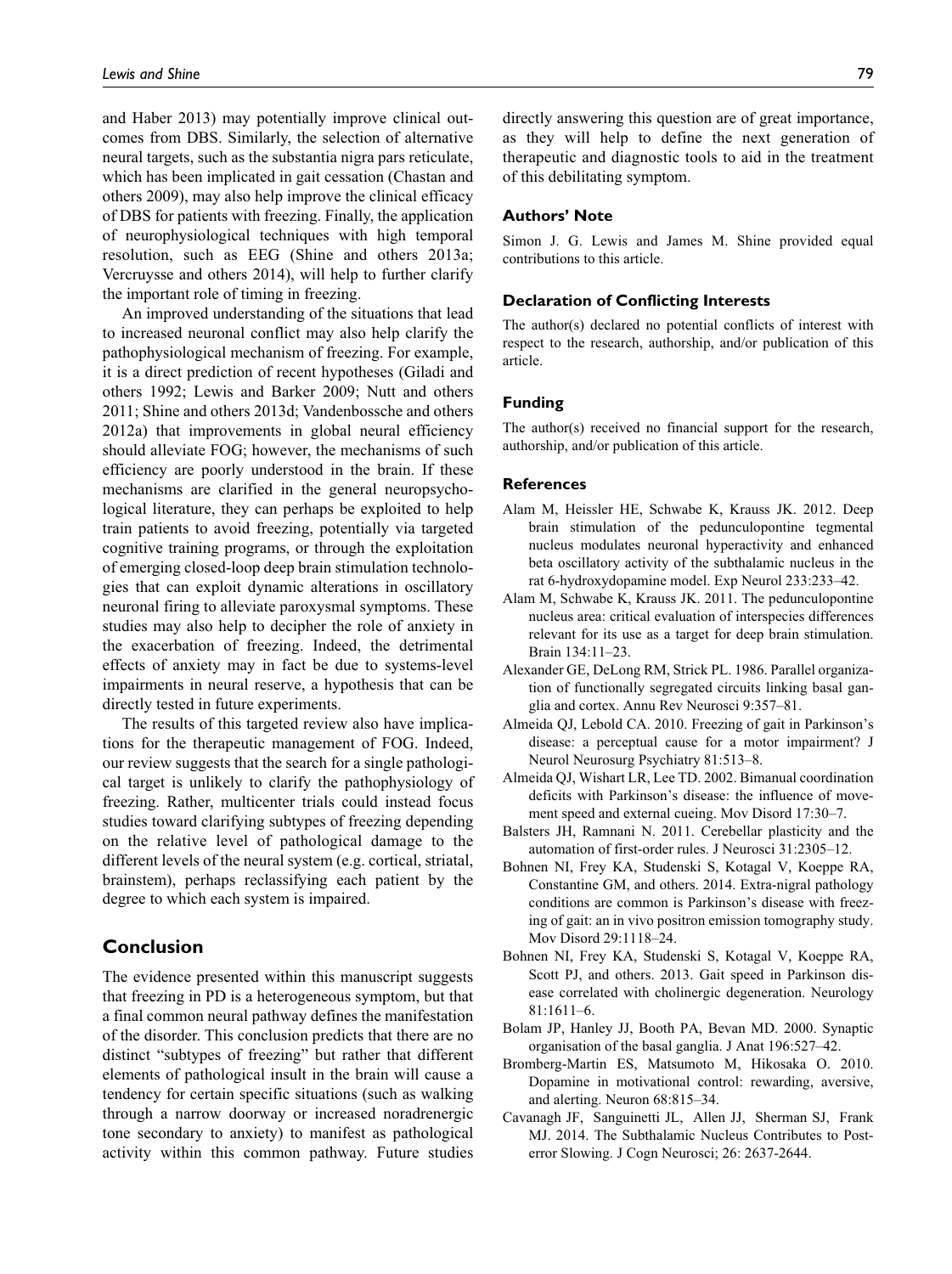- Chastan N, Westby GW, Yelnik J, Bardinet E, Do MC, Agid Y, and others. 2009. Effects of nigral stimulation on locomotion and postural stability in patients with Parkinson's disease. Brain 2009;132:172–84.
- Doya K. 2000. Complementary roles of basal ganglia and cerebellum in learning and motor control. Curr Opin Neurobiol 10:732–9.
- Drew T, Prentice S, Schepens B. 2004. Cortical and brainstem control of locomotion. Prog Brain Res 143:251–61.
- Ehgoetz Martens KA, Ellard CG, Almeida QJ. 2014a. A closer look at mechanisms underlying perceptual differences in Parkinson's freezers and non-freezers. Neuroscience. 274:162–9.
- Ehgoetz Martens KA, Ellard CG, Almeida QJ. 2014b. Does anxiety cause freezing of gait in Parkinson's disease? PLoS One 9:e106561.
- Ehgoetz Martens KA, Pieruccini-Faria F, Almeida QJ. 2013a. Could sensory mechanisms be a core factor that underlies freezing of gait in Parkinson's disease? PLoS One. 2013;8:e62602.
- Ehgoetz Martens KA, Pieruccini-Faria F, Silveira CR, Almeida QJ. 2013b. The contribution of optic flow to freezing of gait in left- and right-PD: different mechanisms for a common phenomenon? Parkinsonism Relat Disord 19:1046–8.
- Fasano A., Baldari S., Di Guida D., Paratore R., Piano C., Bentivoglio A. R. Nigro-striatal involvement in primary progressive freezing gait: insights into a heterogeneous pathogenesis. 2012. Parkinsonism Relat Disord, 18: 578-584.
- Fling BW, Cohen RG, Mancini M, Carpenter SD, Fair DA, Nutt JG, and others. 2014. Functional reorganization of the locomotor network in Parkinson patients with freezing of gait. PLoS One 9:e100291.
- Fling BW, Cohen RG, Mancini M, Nutt JG, Fair DA, Horak FB. 2013. Asymmetric pedunculopontine network connectivity in parkinsonian patients with freezing of gait. Brain 136(Pt 8):2405–18.
- Frank MJ. 2006. Hold your horses: a dynamic computational role for the subthalamic nucleus in decision making. Neural Netw 19:1120–36.
- Galvan A, Wichmann T. 2008. Pathophysiology of parkinsonism. Clin Neurophysiol 119:1459–74.
- Gandhi NJ, Katnani HA. 2011. Motor functions of the superior colliculus. Annu Rev Neurosci 34:205–31.
- Giladi N, Kao R, Fahn S. 1997. Freezing phenomenon in patients with parkinsonian syndromes. Mov Disord 12:302–5.
- Giladi N, McMahon D, Przedborski S, Flaster E, Guillory S, Kostic V, and others. 1992. Motor blocks in Parkinson's disease. Neurology 42:333–9.
- Gilman S, Koeppe RA, Nan B, Wang CN, Wang X, Junck L, and others. 2010. Cerebral cortical and subcortical cholinergic deficits in parkinsonian syndromes. Neurology 74:1416–23.
- Graziano M. 2006. The organization of behavioral repertoire in motor cortex. Annu Rev Neurosci 29:105–34.
- Harrison A, Jolicoeur P, Marois R. 2010. "What" and "where" in the intraparietal sulcus: an FMRI study of object identity

and location in visual short-term memory. Cereb Cortex 20:2478–85.

- Hashimoto T. 2006. Speculation on the responsible sites and pathophysiology of freezing of gait. Parkinsonism and Related Disorders; 12(S2): S55-S62.
- Haynes WI, Haber SN. 2013. The organization of prefrontalsubthalamic inputs in primates provides an anatomical substrate for both functional specificity and integration: implications for basal ganglia models and deep brain stimulation. J Neurosci 33:4804–14.
- Heremans E, Nieuwboer A, Feys P, Vercruysse S, Vandenberghe W, Sharma N, and others. 2012. External cueing improves motor imagery quality in patients with Parkinson disease. Neurorehabil Neural Repair 26:27–35.
- Herman T, Rosenberg-Katz K, Jacob Y, Giladi N, Hausdorff JM. 2014. Gray matter atrophy and freezing of gait in Parkinson's disease: is the evidence black-on-white? Mov Disord 29:134–9.
- Hill KK, Campbell MC, McNeely ME, Karimi M, Ushe M, Tabbal SD, and others. 2013. Cerebral blood flow responses to dorsal and ventral STN DBS correlate with gait and balance responses in Parkinson's disease. Exp Neurol 241:105–12.
- Hunt N, McGrath D, Stergiou N. 2014. The influence of auditory-motor coupling on fractal dynamics in human gait. Sci Rep 4:5879.
- Ito M. 2006. Cerebellar circuitry as a neuronal machine. Prog Neurobiol 78:272-303.
- Ito M. 2008. Control of mental activities by internal models in the cerebellum. Nat Rev Neurosci 9:304–13.
- Jacobs JV, Horak FB. 2007. External postural perturbations induce multiple anticipatory postural adjustments when subjects cannot pre-select their stepping foot. Exp Brain Res 179:29–42.
- Jacobs J. V., Nutt J. G., Carlson-Kuhta P., Stephens M., Horak F. B. Knee trembling during freezing of gait represents multiple anticipatory postural adjustments. 2009. Exp Neurol; 215: 334-41.
- Koziol LF, Budding D, Andreasen N, D'Arrigo S, Bulgheroni S, Imamizu H, and others. 2014. Consensus paper: the cerebellum's role in movement and cognition. Cerebellum 13:151–77.
- Kucinski A, Paolone G, Bradshaw M, Albin RL, Sarter M. 2013. Modeling fall propensity in Parkinson's disease: deficits in the attentional control of complex movements in rats with cortical-cholinergic and striatal-dopaminergic deafferentation. J Neurosci. 33:16522–39.
- Lebold CA, Almeida QJ. 2010. Evaluating the contributions of dynamic flow to freezing of gait in Parkinson's disease. Parkinsons Dis 2010:732508.
- Lemon RN. 2008. Descending pathways in motor control. Annu Rev Neurosci 31:195–218.
- Lewis SJ, Barker RA. 2009. A pathophysiological model of freezing of gait in Parkinson's disease. Parkinsonism Relat Disord 15:333–8.
- Lieberman A. 2006. Are freezing of gait (FOG) and panic related? J Neurol Sci 248:219–22.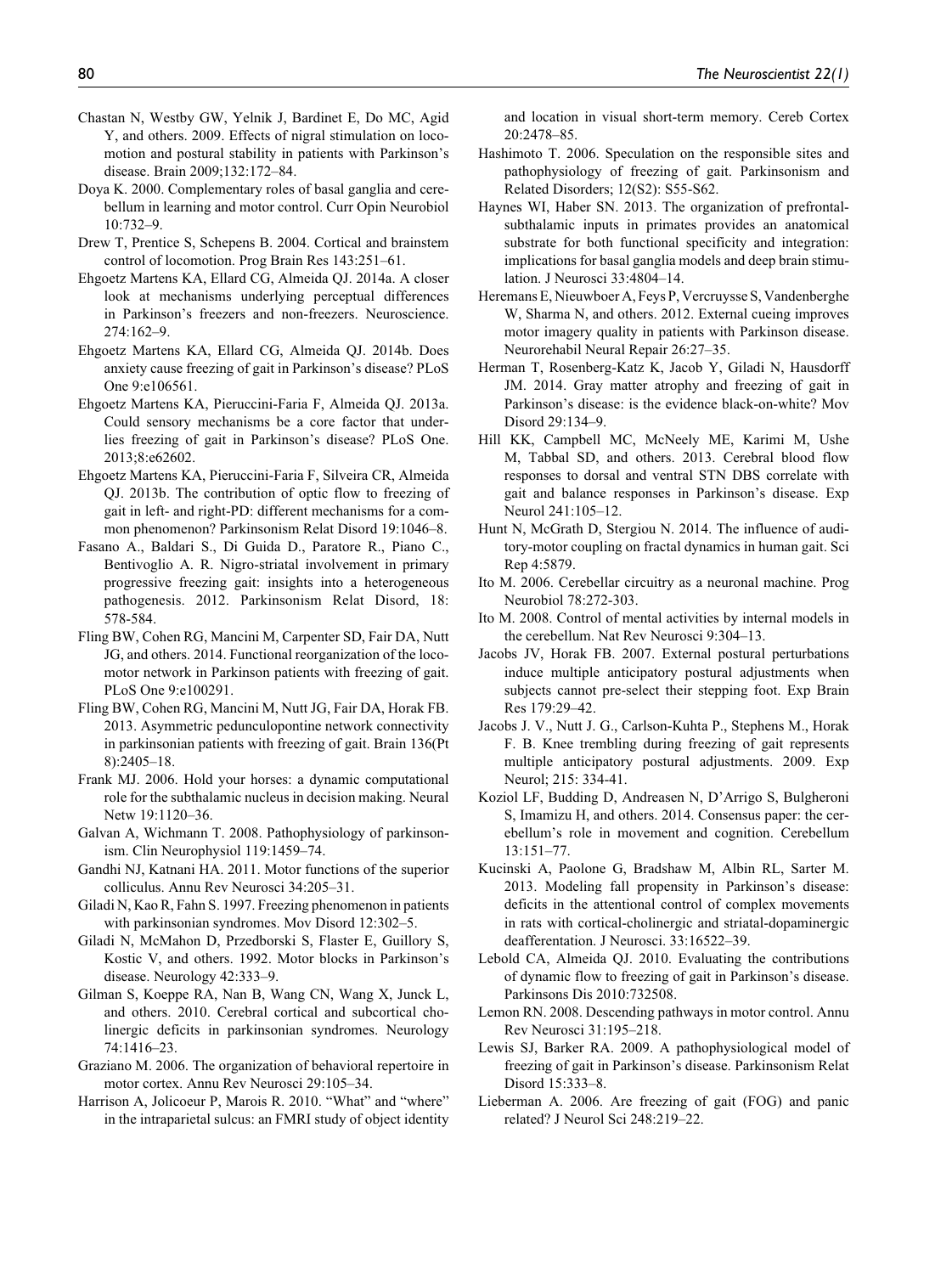- MacKay-Lyons M. 2002. Central pattern generation of locomotion: a review of the evidence. Phys Ther 82:69–83.
- Maloney KJ, Mainville L, Jones BE. 2000. c-Fos expression in GABAergic, serotonergic, and other neurons of the pontomedullary reticular formation and raphe after paradoxical sleep deprivation and recovery. J Neurosci 20:4669–79.
- Milner AD, Goodale MA. 1995. The visual brain in action. New York: Oxford University Press.
- Moore ST, MacDougall HG, Ondo WG. 2008. Ambulatory monitoring of freezing of gait in Parkinson's disease. J Neurosci Methods 167:340–8.
- Moore ST, Yungher DA, Morris TR, Dilda V, MacDougall HG, Shine JM, and others. 2013. Autonomous identification of freezing of gait in Parkinson's disease from lower-body segmental accelerometry. J Neuroeng Rehabil 10:19.
- Moustafa AA. 2014. Freezing of gait and response conflict in Parkinson's disease: computational directions. Front Comput Neurosci 8:7.
- Murray MM, Wallace MT, eds. 2011. The neural bases of multisensory processes. BCoca Raton, FL: CRC Press.
- Nachev P, Kennard C, Husain M. 2008. Functional role of the supplementary and pre-supplementary motor areas. Nat Rev Neurosci 9:856–69.
- Nambu A. 2004. A new dynamic model of the cortico-basal ganglia loop. Prog Brain Res 143:461–6.
- Nantel J, McDonald JC, Tan S, Bronte-Stewart H. 2012. Deficits in visuospatial processing contribute to quantitative measures of freezing of gait in Parkinson's disease. Neuroscience 221:151–6.
- Nielsen JB. 2003. How we walk: central control of muscle activity during human walking. Neuroscientist 9:195–204.
- Nieuwboer A. 2008. Cueing for freezing of gait in patients with Parkinson's disease: a rehabilitation perspective. Mov Disord 23(Suppl 2):S475–81.
- Nieuwboer A, Dom R, De Weerdt W, Desloovere K, Janssens L, Stijn V. 2004. Electromyographic profiles of gait prior to onset of freezing episodes in patients with Parkinson's disease. Brain 127:1650–60.
- Nieuwboer A, Rochester L, Müncks L, Swinnen SP. 2009. Motor learning in Parkinson's disease: limitations and potential for rehabilitation. Parkinsonism Relat Disord 15(Suppl 3):S53–8.
- Nutt JG, Bloem BR, Giladi N, Hallett M, Horak FB, Nieuwboer A. 2011. Freezing of gait: moving forward on a mysterious clinical phenomenon. Lancet Neurol 10:734–44.
- Pahapill PA, Lozano AM. 2000. The pedunculopontine nucleus and Parkinson's disease. Brain 123:1767–83.
- Payne MM, Snijders AH, Bloem BR. 2012. "On" state freezing of gait in Parkinson disease: a paradoxical levodopainduced complication. Neurology 78:454–7.
- Peterson DS, Fling BW, Mancini M, Cohen RG, Nutt JG, Horak FB. 2014. Dual-task interference and brain structural connectivity in people with Parkinson's disease who freeze. J Neurol Neurosurg Psychiatry Sep 15 [Epub ahead of print].
- Plotnik M, Giladi N, Balash Y, Peretz C, Hausdorff JM. 2005. Is freezing of gait in Parkinson's disease related to asymmetric motor function? Ann Neurol 57:656–63.
- Rocha PA, Porfírio GM, Ferraz HB, Trevisani VF. 2014. Effects of external cues on gait parameters of Parkinson's disease patients: a systematic review. Clin Neurol Neurosurg 124:127–34.
- Rochester L, Burn DJ, Woods G, Godwin J, Nieuwboer A. 2009. Does auditory rhythmical cueing improve gait in people with Parkinson's disease and cognitive impairment? A feasibility study. Mov Disord 24:839–45.
- Rubino A, Assogna F, Piras F, Di Battista ME, Imperiale F, Chiapponi C, and others. 2014. Does a volume reduction of the parietal lobe contribute to freezing of gait in Parkinson's disease? Parkinsonism Relat Disord 20:1101–3.
- Schweder PM, Hansen PC, Green AL, Quaghebeur G, Stein J, Aziz T. 2010. Connectivity of the pedunculopontine nucleus in parkinsonian freezing of gait. Neuroreport 21:914–6.
- Seemungal BM. 2014. The cognitive neurology of the vestibular system. Curr Opin Neurol 27:125–32.
- Shergill SS, White TP, Joyce DW, Bays PM, Wolpert DM, Frith CD. 2013. Modulation of somatosensory processing by action. Neuroimage 70:356–62.
- Shine JM, Handojoseno AM, Nguyen TN, Tran Y, Naismith SL, Nguyen H, and others. 2013a. Abnormal patterns of theta frequency oscillations during the temporal evolution of freezing of gait in Parkinson's disease. Clin Neurophysiol 125:569–76.
- Shine JM, Matar E, Ward PB, Bolitho SJ, Gilat M, Pearson M, and others. 2013b. Exploring the cortical and subcortical functional magnetic resonance imaging changes associated with freezing in Parkinson's disease. Brain 136(Pt 4):1204–15.
- Shine JM, Matar E, Ward PB, Bolitho SJ, Pearson M, Naismith SL, and others. 2013c. Differential neural activation patterns in patients with Parkinson's disease and freezing of gait in response to concurrent cognitive and motor load. PLoS One 8:e52602.
- Shine JM, Matar E, Ward PB, Frank MJ, Moustafa AA, Pearson M, and others. 2013d. Freezing of gait in Parkinson's disease is associated with functional decoupling between the cognitive control network and the basal ganglia. Brain 136(Pt 12):3671–81.
- Shine JM, Moustafa AA, Matar E, Frank MJ, Lewis SJ. 2013e. The role of frontostriatal impairment in freezing of gait in Parkinson's disease. Front Syst Neurosci 7:61.
- Shine JM, Ward PB, Naismith SL, Pearson M, Lewis SJ. 2011. Utilising functional MRI (fMRI) to explore the freezing phenomenon in Parkinson's disease. J Clin Neurosci 18:807–10.
- Snijders AH, Leunissen I, Bakker M, Overeem S, Helmich RC, Bloem BR, and others. 2010. Gait-related cerebral alterations in patients with Parkinson's disease with freezing of gait. Brain 134(Pt 1):59–72.
- Spildooren J, Vercruysse S, Desloovere K, Vandenberghe W, Kerckhofs E, Nieuwboer A. 2010. Freezing of gait in Parkinson's disease: the impact of dual-tasking and turning. Mov Disord 25:2563–70.
- Spildooren J, Vercruysse S, Meyns P, Vandenbossche J, Heremans E, Desloovere K, and others. 2012. Turning and